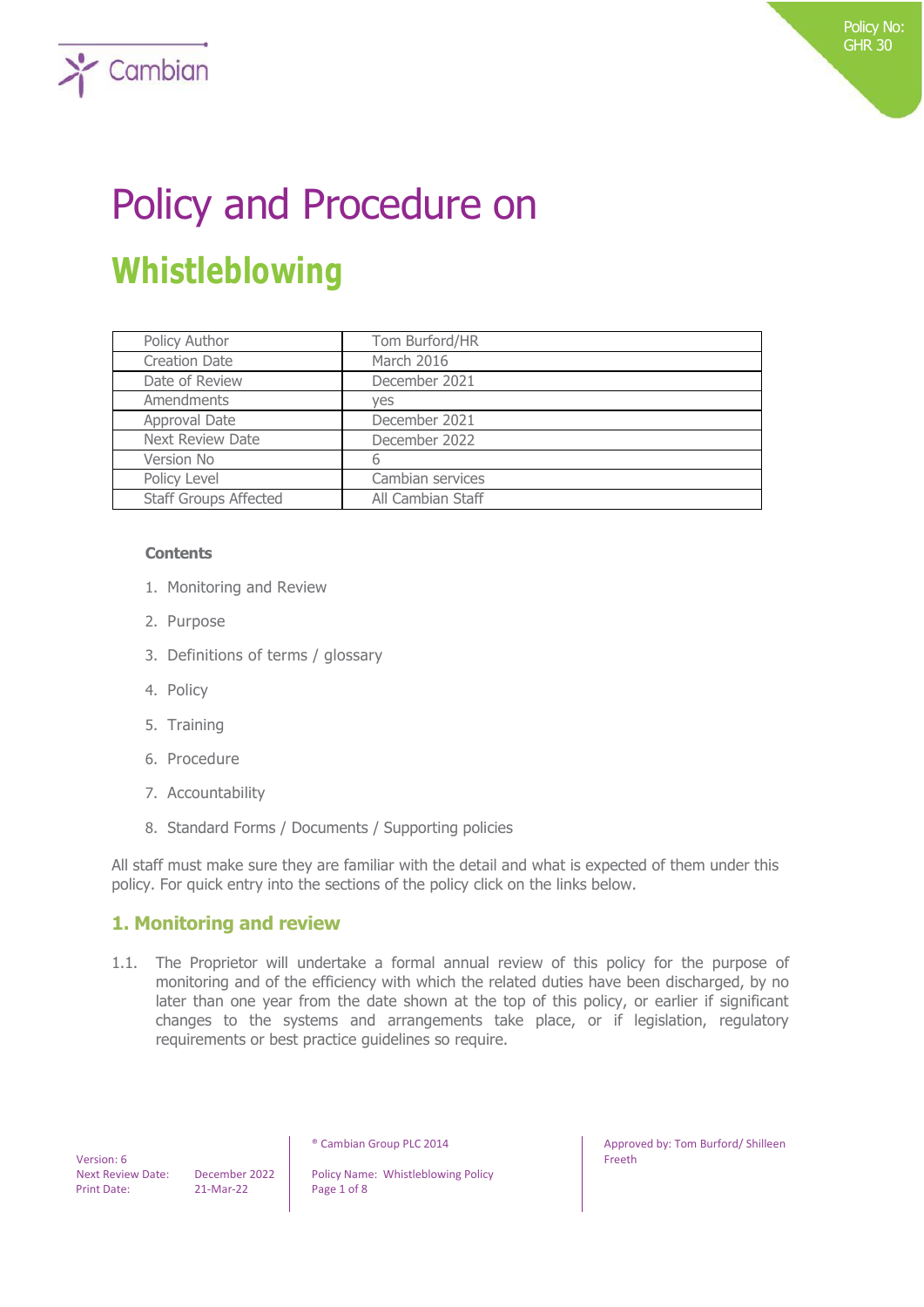

**Jeremy Wiles Group Executive Director – Children Services Date: December 2021**

## **2. Purpose**

- 2.1. We are committed to conducting our business with honesty and integrity, and we expect all colleagues to maintain high standards in accordance with our Code of Conduct (GHR: 37) and Code of Practice (GHR: 11). However, all organisations face the risk of things going wrong from time to time, or of unknowingly harbouring illegal or unethical conduct. A culture of openness and accountability is essential in order to prevent such situations occurring and to address them when they do occur. Whilst staff obviously forge friendships and allegiances to their colleagues, our primary loyalty at all times should be to those who use our services, and there is therefore a responsibility on every employee to report conduct that is of concern.
- 2.2. This policy ensures that Cambian complies with the Public Interest Disclosure Act 1998 (PIDA) which applies to almost all workers and employees who ordinarily work in Great Britain. The situations covered include criminal offences, risks to health and safety, failure to comply with a legal obligation, a miscarriage of justice and environmental damage.
- 2.3 The aims of this policy are:
	- To encourage colleagues to report suspected wrongdoing as soon as possible, in the knowledge that their concerns will be taken seriously, investigated as appropriate and that their confidentiality will be respected.
	- Employees and workers who make a 'protected disclosure' are protected from being treated badly or being dismissed. For a disclosure to be protected it must be made to an appropriate body. For example, disclosing a health and safety issue to the Health and Safety Executive is likely to be protected, but not if the concern was disclosed to the media.
	- To provide colleagues with guidance as to how to raise those concerns and receive feedback on any actions taken.
	- To reassure colleagues that they should be able to raise genuine concerns without fear of reprisals, even if they turn out to be mistaken.
	- To assure relatives, parents/guardians, placing authorities and inspection and registration bodies that Cambian gives high priority to securing the highest standards of behaviour from and amongst its employees.
- 2.4 This policy is intended to cover any serious concerns that someone has about any aspect of service provision or the conduct of a member of staff or others acting on behalf of Cambian. It does not form part of any employee's contract of employment and we may amend it at any time.
- 2.5 This policy is in line with:
	- Keeping Children Safe in Education (September 2021)
	- Working Together to safeguard Children (July 2018),
	- Children's Homes Regulations (April 2015)

| Version: 6         |                          |
|--------------------|--------------------------|
|                    | <b>Next Review Date:</b> |
| <b>Print Date:</b> |                          |

December 2022 | Policy Name: Whistleblowing Policy 21-Mar-22 Page 2 of 8

® Cambian Group PLC 2014 Approved by: Tom Burford/ Shilleen Freeth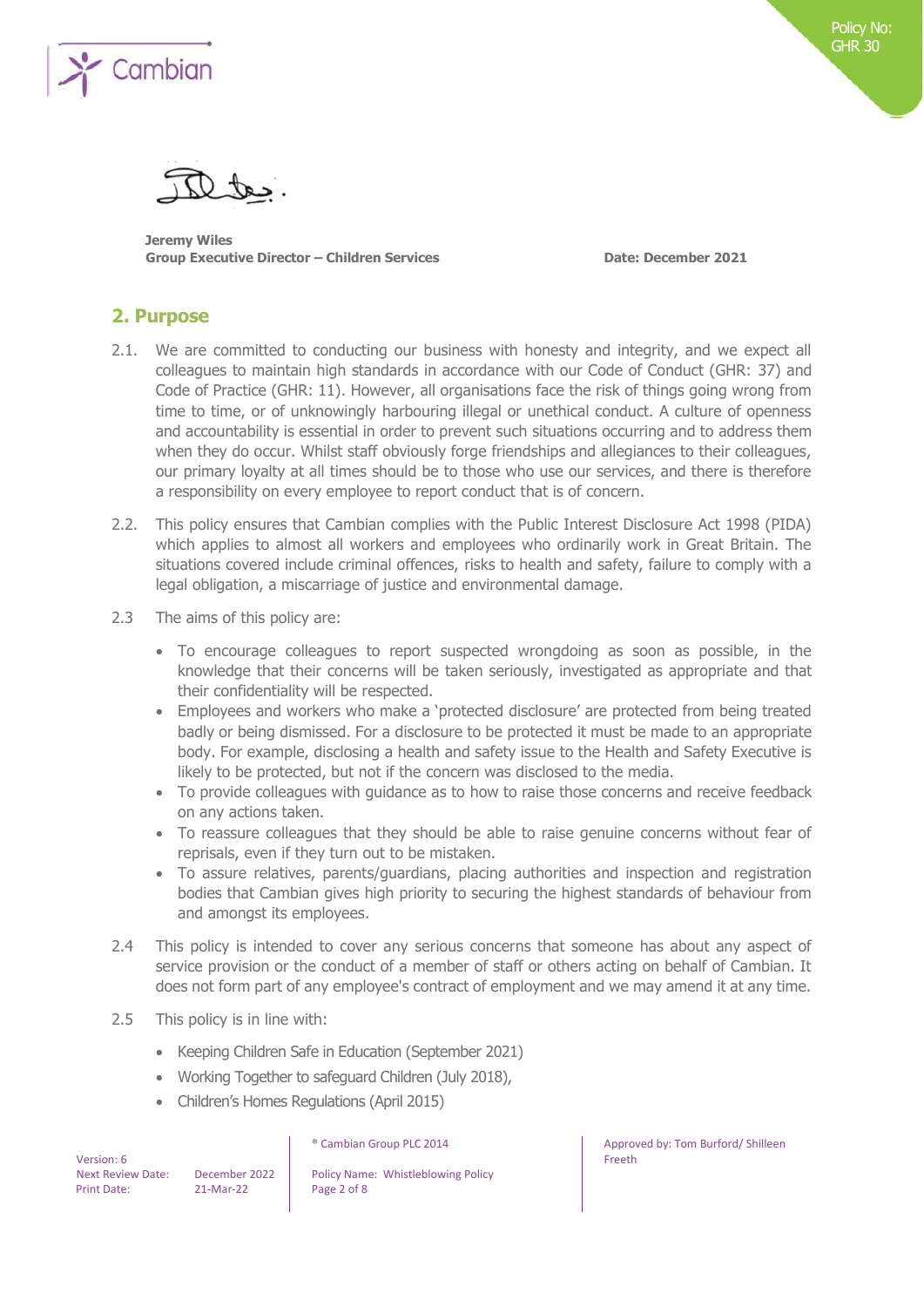

- Health and Social Care Act 2008 (Regulated Activities) Regulations , part 3 (2015)
- National Minimum Standards for Independent Health Care Services in Wales
- The Independent Health Care (Wales) Regulations 2011
- Social Services and Well-being (Wales) Act 2014
- The 20 Principles of The Francis Review 'Freedom to Speak Up' February 2015
- And giving due regard to Prevent Duty Guidance (March 2016),
- 2.6 This policy is made available to parents, carers, staff and individuals.

## **3. Definition of terms / Glossary**

- 3.1 Whistleblowing is the disclosure of information which relates to suspected wrongdoing or dangers at work. You are protected by law if you report any of the following;
	- suspicions or concerns regarding any type of abuse or potential harm to individuals in our care which for some reason cannot be raised under the normal safeguarding procedures as set out in our Child Protection and Safeguarding Policy 25;
	- criminal activity;
	- failure to comply with any legal or professional obligation or our regulatory requirements;
	- danger to health and safety;
	- bribery under our Anti-Bribery and Corruption Policy (GHR 31);
	- dishonesty, fraud or financial mismanagement;
	- breach of our internal policies and procedures including our Code of Conduct;
	- unauthorised disclosure of confidential information;
	- issues that are not being dealt with through clinical governance reviews or other legitimate avenues;
	- if you believe someone is covering up wrongdoing
- 3.2 A **whistleblower** is a person who raises a genuine concern relating to any of the above. All Proprietors and employees have a responsibility to carry out their duties to the highest standards of openness, probity and accountability. If you have any genuine concerns related to suspected wrongdoing or danger affecting any of our activities (a whistleblowing concern) you should report it under this policy.
- 3.3 The following complaints do not fall under Whistleblowing:

Personal grievances (for example bullying, harassment, discrimination) are not covered by whistleblowing law, unless your particular case is in the public interest. In those cases you should use the Grievance Procedure (GHR 29) or Harassment and Bullying Policy (GHR 02) as appropriate.

Guidance on associated terminology is set out below.

3.4 **Harassment:** A person is harassed when they are subjected to unwanted physical or verbal conduct which has the purpose or effect of violating their dignity or creating an intimidating, hostile, degrading, humiliating or offensive environment for them

Next Review Date: December 2022 | Policy Name: Whistleblowing Policy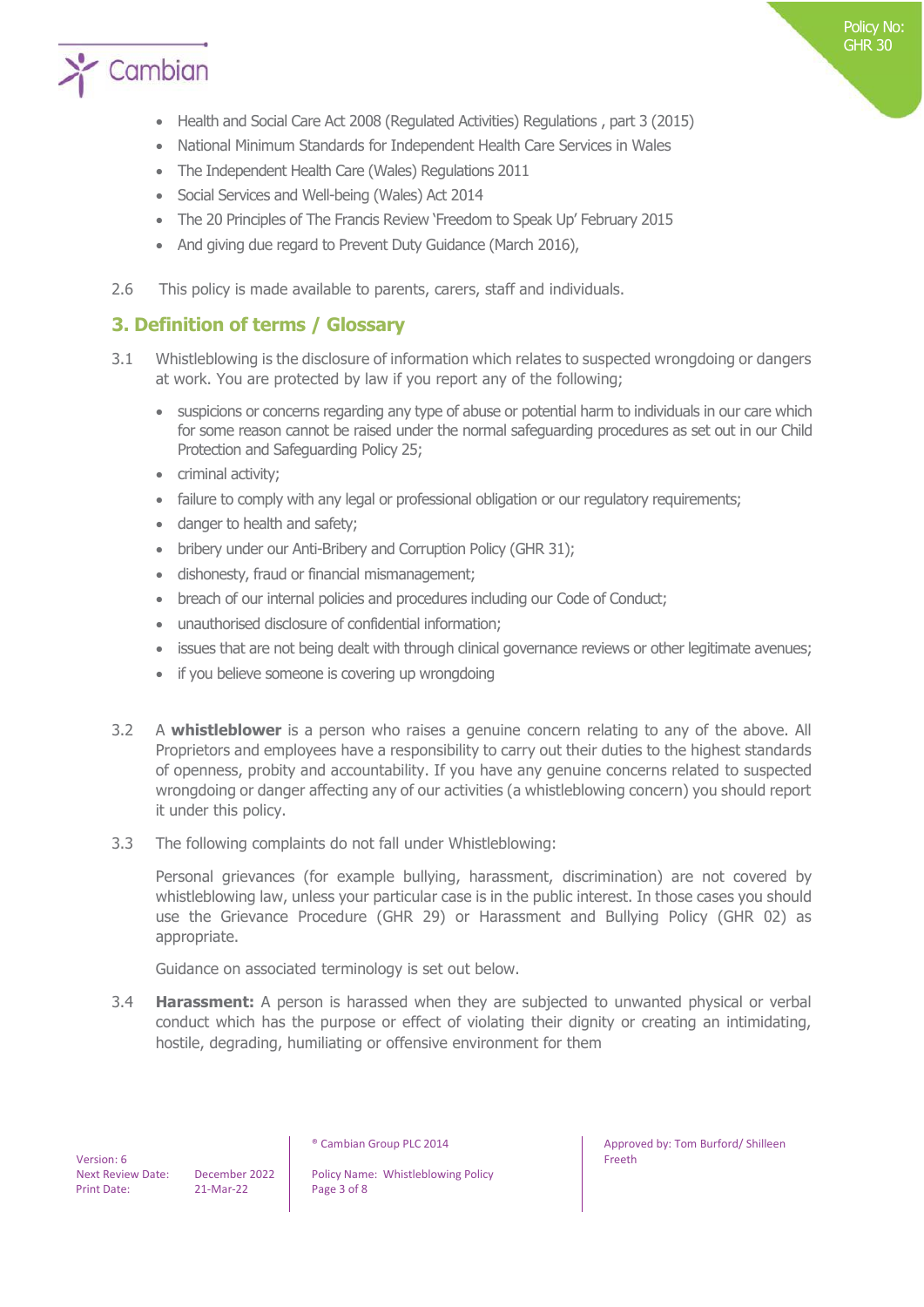

- 3.5 **Bullying:** A person is bullied when they are subjected to offensive, intimidating, malicious or insulting behavior which through the abuse or misuse of power makes them feel vulnerable, upset, humiliated or threatened. Such behaviour may include:
	- a staff member shouting at, being sarcastic towards, ridiculing or demeaning a pupil or colleague;
	- making physical or psychological threats;
	- overbearing supervision;
	- making inappropriately derogatory remarks about a pupil or colleague;
	- persistent unfair assessment of a pupil or colleague's work;
	- Unfairly excluding pupils from classes, projects or events.
- 3.6 Bullying does not include reasonable and constructive criticism of a pupil or colleague's work or behaviour.

## **4. Policy**

- 4.1. This policy applies to all employees (either full or part-time), bank workers or others on a temporary or casual contract, secondees, trainees, volunteers, interns or students, people involved in investigations, independent consultants, agents or sponsors for Cambian group and suppliers of services contracted to Cambian.
- 4.2 Where there is evidence of any criminal activity or child safeguarding issues, the police and/or the Local Safeguarding Children's Board (LSCB) / Child Protection Unit shall be informed immediately, in accordance with Cambian's Child Protection and Safeguarding Policy as appropriate.
- 4.3 If you are uncertain whether something is within the scope of this policy you should seek advice from the Director of HR, or from Public Concern at Work, an independent charity, whose contact details are set out in section 7.5
- 4.4 This policy does not release employees from their duty;
	- Of confidentiality in the course of their work
	- To undertake and participate in (as appropriate clinical governance reviews)
	- To participate in investigations
	- To follow company procedures.

## **5. Training**

- 5.1 Cambian will ensure that training courses which include whistleblowing will include awareness of how employees can raise concerns and highlight the whistleblowing helpline. Whistleblowing is covered in Cambian's e-learning modules (Myrus) – Safeguarding Children and Dealing with Concerns at Work. Whistleblowing is also incorporated into safeguarding workshops and induction courses.
- 5.2 Cambian will ensure that whistleblowing policy and procedure will also be discussed as part of the supervision programme and at staff meetings and other opportunities.

## **6. Procedure**

#### **Raising a whistleblowing concern**

 Version: 6 Print Date: 21-Mar-22 Page 4 of 8

Next Review Date: December 2022 | Policy Name: Whistleblowing Policy

® Cambian Group PLC 2014 **Approved by: Tom Burford/ Shilleen** Freeth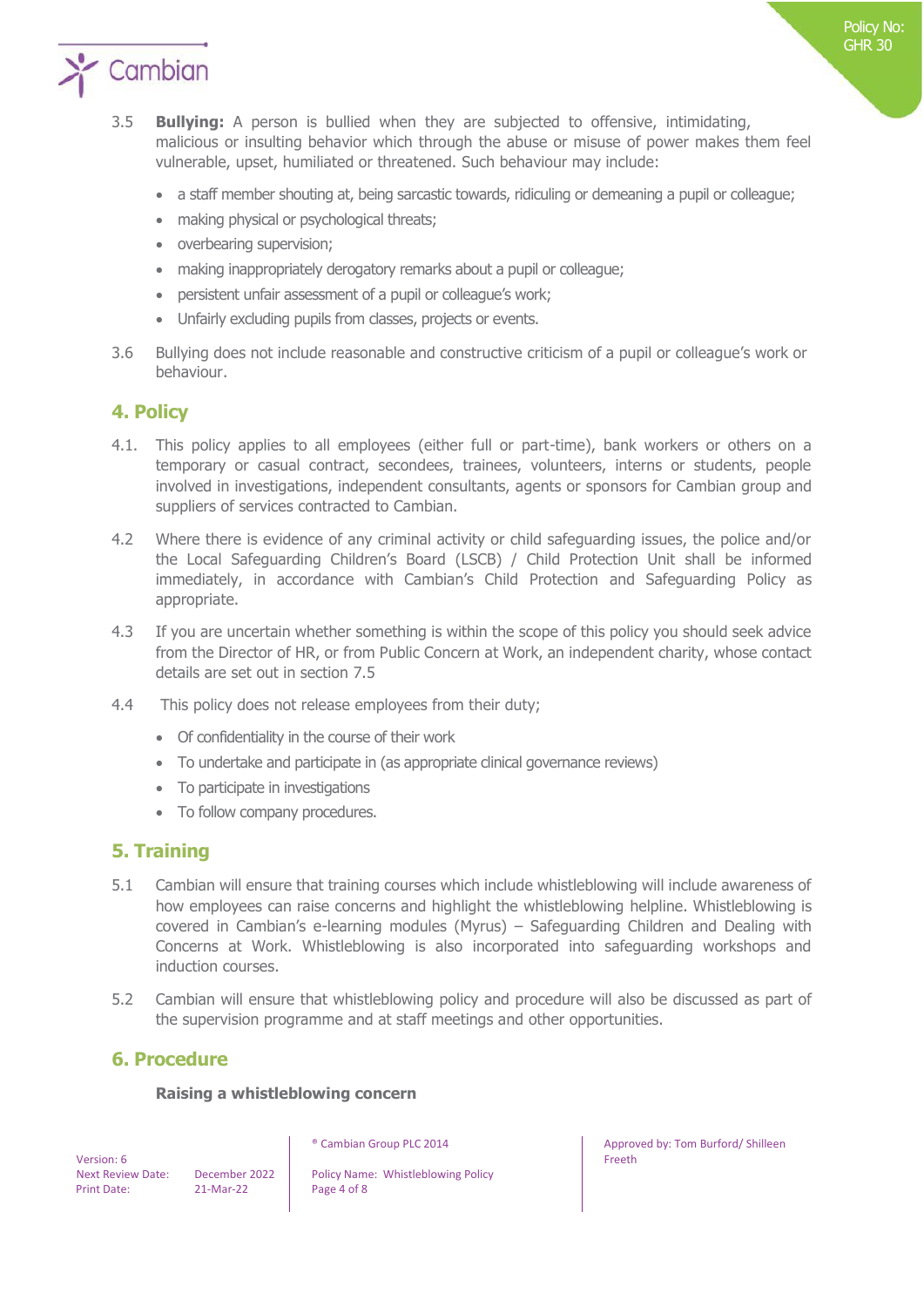

- 6.2. We would expect that in the majority of cases you will raise any concerns with your line manager, unless you suspect your line manager to be involved, in which case please contact the Regional Manager/Lead or the Managing Director of your division, functional head or any of the Whistleblowing Officers (Section 7.5). You may tell them in person or put the matter in writing if you prefer. They may be able to agree a way of resolving your concern quickly and effectively. Your manager should make a written record of your concern, and ensure that it is properly investigated, feeding back to you as appropriate. In all cases they should refer the matter to the Whistleblowing Officer so that a complete record of all such concerns and the action taken and outcomes, is recorded.
- 6.3. However, where the matter is more serious, or you feel that your line manager has not addressed your concern, or you prefer not to raise it with someone within Cambian for any reason, you should contact our confidential independent external telephone hotline, on 0800 086 9128 (a Freephone number). This hotline is run on a 24hours, seven days a week basis by Navex Global, an independent specialist provider of whistleblowing services. Alternatively, you can contact Navex Global's EthicsPoint online service and record your concerns using their secure on-line portal at cambiangroup.ethicspoint.com
- 6.4. EthicsPoint will take down a written summary of your concern and read this back to you to ensure that they have accurately recorded your concerns. EthicsPoint will then notify the Cambian Whistleblowing Officers that a concern has been raised with them by secure e-mail and the Whistleblowing Officers will ensure that an investigation commences. After you have completed your report you will be assigned a unique code called a 'report key'. You will need to write down your report key and password and keep them in a safe place. After 5-6 business days you will be able to use your report key and password to check your report for feedback or questions.
- 6.5. Whether an individual raises a concern confidentially, via EthicsPoint, with their line manager or in any other fashion, Cambian's investigation and response time will be consistent and Cambian will be accountable for the same level of response (see **'Investigation and outcome'** below).

## **Confidentiality**

- 6.6. Whichever route you use to raise your concern, we hope that people will feel able to voice whistleblowing concerns openly under this policy. However, if you want to raise your concern confidentially, we will make every effort to keep your identity secret. If it is necessary for anyone investigating your concern to know your identity, we will discuss this with you.
- 6.7. We do not encourage colleagues to make disclosures anonymously. Thorough investigation may be more difficult or impossible if we cannot obtain further information from you. It is also more difficult to establish the credibility of allegations. Whistleblowers who are concerned about possible reprisals if their identity is revealed should come forward to the Head of Legal or one of the other Whistleblowing Officers and appropriate measures can then be taken to preserve confidentiality. If you are in any doubt you can seek advice from Public Concern at Work, an independent whistleblowing charity who offer a confidential helpline for individuals who are thinking of whistleblowing. Their contact details are set out in section 7.5 of this policy.

Next Review Date: December 2022 | Policy Name: Whistleblowing Policy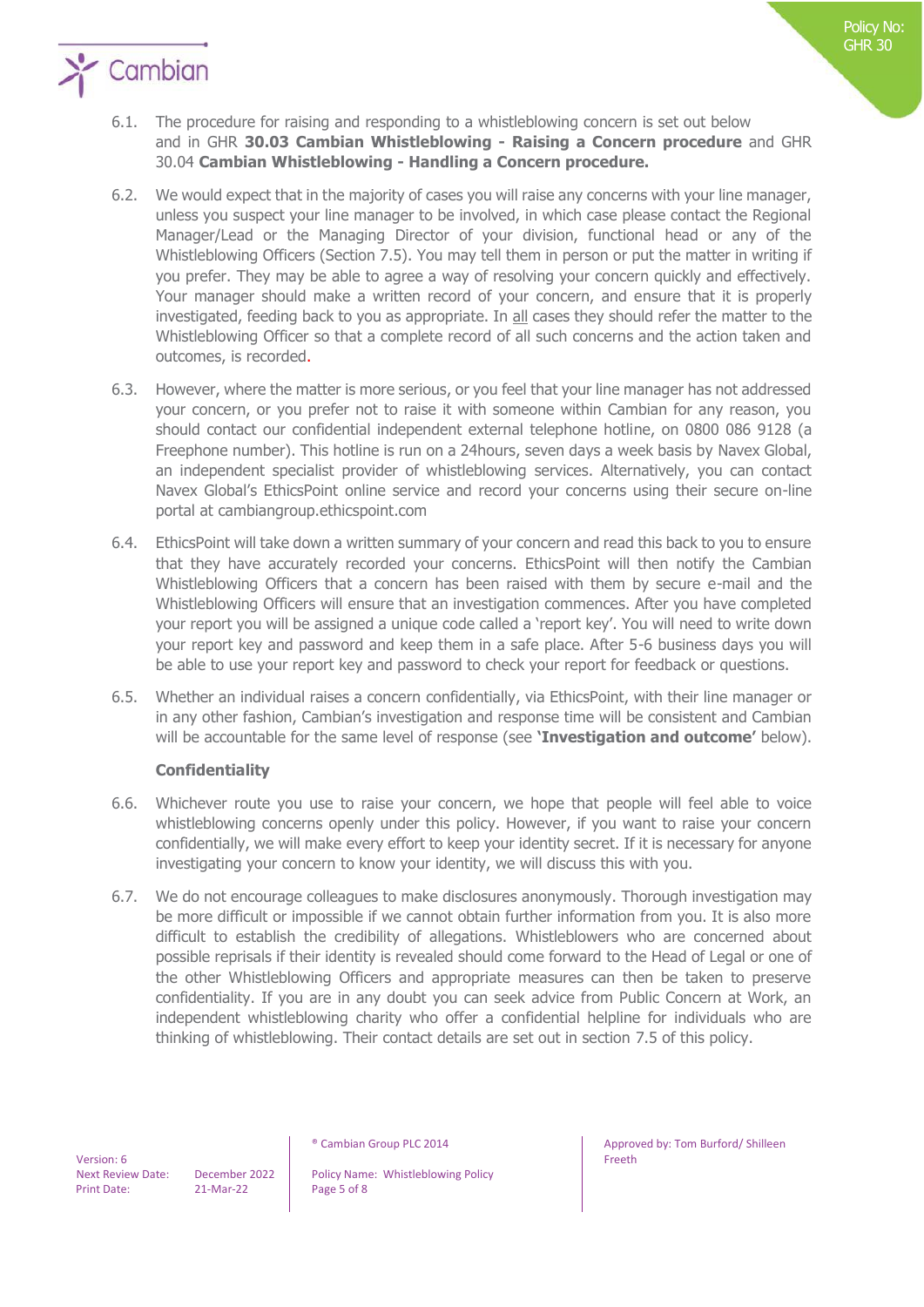

- 6.8. Cambian has a duty to pass on information to others if this is required as a matter of law or in the public interest. On occasion this may mean that this cannot be done without identifying the person who raised the concern, for example:
	- Because evidence is needed in court; or
	- Cambian is involved in legal proceedings and Cambian's papers are open to scrutiny. If this happens, Cambian will discuss this with the employee beforehand.

#### **Investigation and outcome**

- 6.9. All whistleblowing incidents, regardless of the route, are sent to the Head of Employee Relations, who will nominate an investigator or team of investigators with relevant experience and specialist knowledge of the subject matter. The relevant Managing director will also be notified in the first instance, unless they are directly implicated. If the whistleblowing incident concerns a procurement or financial irregularities, the Chief Finance Officer (CFO) and Group Financial Controller will also be notified in the first instance.
- 6.10. We will seek to inform you as soon as possible and in any event within 20 working days of either the outcome of our assessment or how the investigation is progressing. If you have raised a concern through the EthicsPoint hotline, you can always contact them for an update on progress at any time, as they will be kept abreast of how the investigation is progressing. You may be asked to provide further information from time to time. After 5-6 business days you will be able to use your report key and password to log back into the system and check your report for feedback or questions.

The investigator(s) may make recommendations for change to enable us to minimize the risk of future wrongdoing.

- 6.11. We will aim to keep you informed of the progress of the investigation and its likely timescale. However, sometimes the need for confidentiality may prevent us giving you specific details of the investigation or any disciplinary action taken as a result. You should treat any information about the investigation as confidential.
- 6.12. If we conclude that a whistleblower has made false allegations maliciously or with a view to personal gain, the whistleblower may be subject to investigation which may result in a disciplinary sanction. In an extreme case malicious or wild allegations could give rise to legal action on the part of the persons complained about.

#### **If you are not satisfied**

- 6.13. While we cannot always guarantee the outcome you are seeking, we will try to deal with your concern fairly and in an appropriate way. By using this policy you can help us to achieve this.
- 6.14. If you are not happy with the way in which your concern has been handled, you can raise it with one of the other Whistleblowing Officers

#### **External disclosures**

- 6.15. The aim of this policy is to provide an internal mechanism for reporting, investigating, remedying and learning from any wrongdoing in the workplace. In most cases you should not find it necessary to alert anyone externally.
- 6.16. The law recognises that in some circumstances it may be appropriate for you to report your concerns to an external body such as a regulator. It will very rarely if ever be appropriate to alert

 Version: 6 Print Date: 21-Mar-22 Page 6 of 8

Next Review Date: December 2022 | Policy Name: Whistleblowing Policy

® Cambian Group PLC 2014 **Approved by: Tom Burford/ Shilleen** Freeth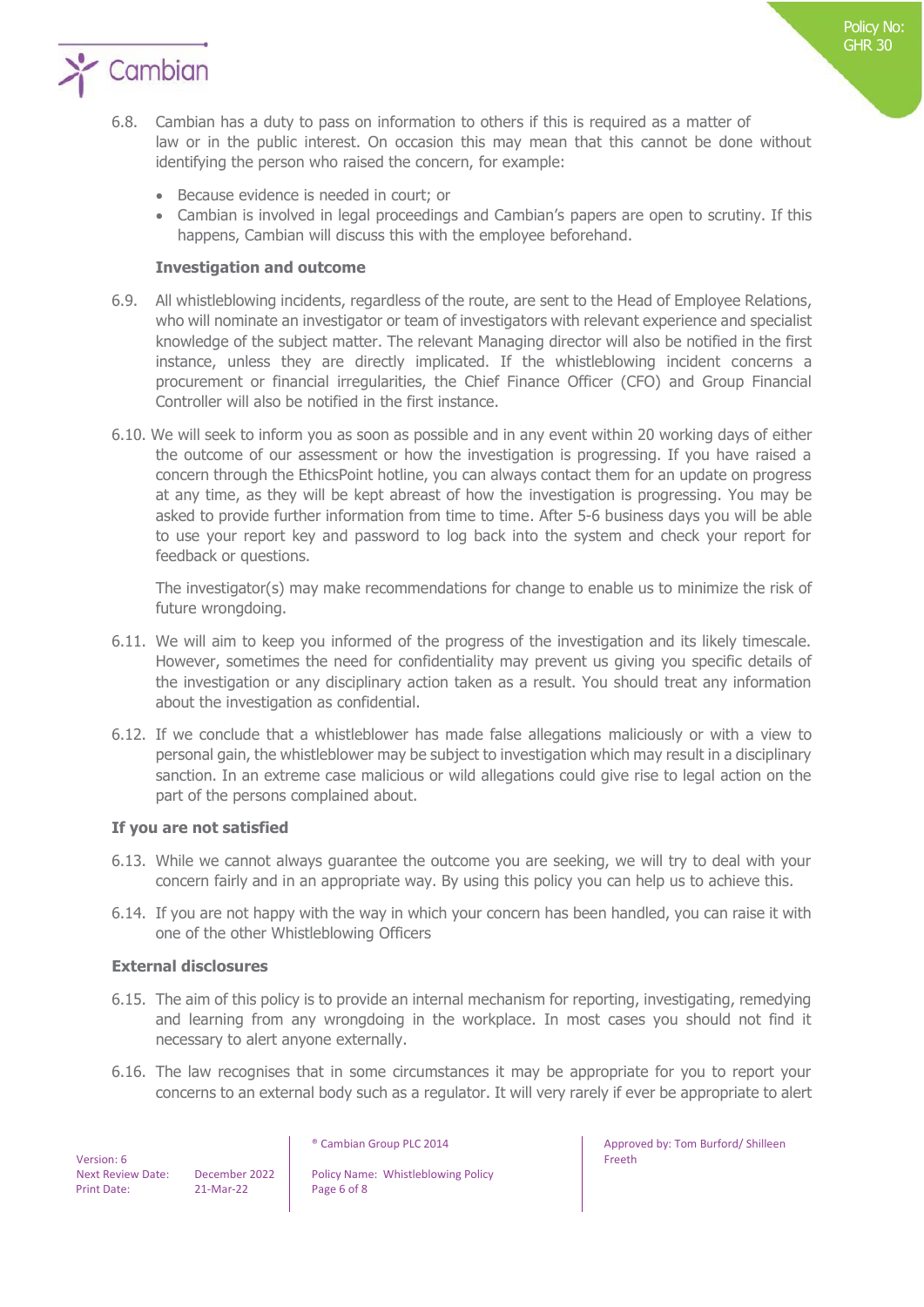

the media. We strongly encourage you to seek advice before reporting a concern to anyone external. The independent whistleblowing charity, Public Concern at Work, operates a confidential helpline. They also have a list of prescribed regulators for reporting certain types of concern. Their contact details are included in section 7.5.

6.17. Whistleblowing concerns usually relate to the conduct of our colleagues, but they may sometimes relate to the actions of a third party, such as a customer, supplier or service provider. In some circumstances the law will protect you if you raise the matter with the third party directly. However, we encourage you to report such concerns internally first.

#### **Protection and support for whistleblowers**

- 6.18. It is understandable that whistleblowers are sometimes worried about possible repercussions. We aim to encourage openness and will support colleagues who raise genuine concerns under this policy, even if they turn out to be mistaken.
- 6.19. Whistleblowers must not suffer any detrimental treatment as a result of raising a concern. Detrimental treatment includes dismissal, disciplinary action, threats or other unfavourable treatment connected with raising a concern. If you believe that you have suffered any such treatment as a result of raising a whistleblowing matter, you should inform the Whistleblowing Officers immediately. If the matter is not remedied you should raise it formally using our Grievance Procedure.
- 6.20. You must not threaten or retaliate against whistleblowers in any way. If you are involved in such conduct you may be subject to disciplinary action. In some cases the whistleblower could have a right to sue you personally for compensation in an employment tribunal.
- 6.21**.** An instruction to cover up wrongdoing is itself a disciplinary offence. If told not to raise or pursue any concern, even by a person in authority such as a manager, employees should not agree to remain silent. They should report the matter to one of the Whistleblowing Officers or the whistleblowing hotline.

## **7. Accountability**

- 7.1 The Whistleblowing Officers, whose details are set out in below have day-to-day operational responsibility for this policy, and must ensure that all managers, head teachers and other colleagues who may deal with concerns or investigations under this policy receive regular and appropriate guidance on its use.
- 7.4. All colleagues are responsible for the success of this policy and should ensure that they use it to disclose any suspected danger or wrongdoing.
- 7.5. Contact details:

| Whistleblowing<br>Hotline (24 hours)         | 0800 086 9128<br>(EthicsPoint)   |
|----------------------------------------------|----------------------------------|
| Navex Global's<br><b>EthicsPoint Website</b> | www.cambiangroup.ethicspoint.com |

 Version: 6 Print Date: 21-Mar-22 Page 7 of 8

Next Review Date: December 2022 | Policy Name: Whistleblowing Policy

® Cambian Group PLC 2014 **Approved by: Tom Burford/ Shilleen** Freeth